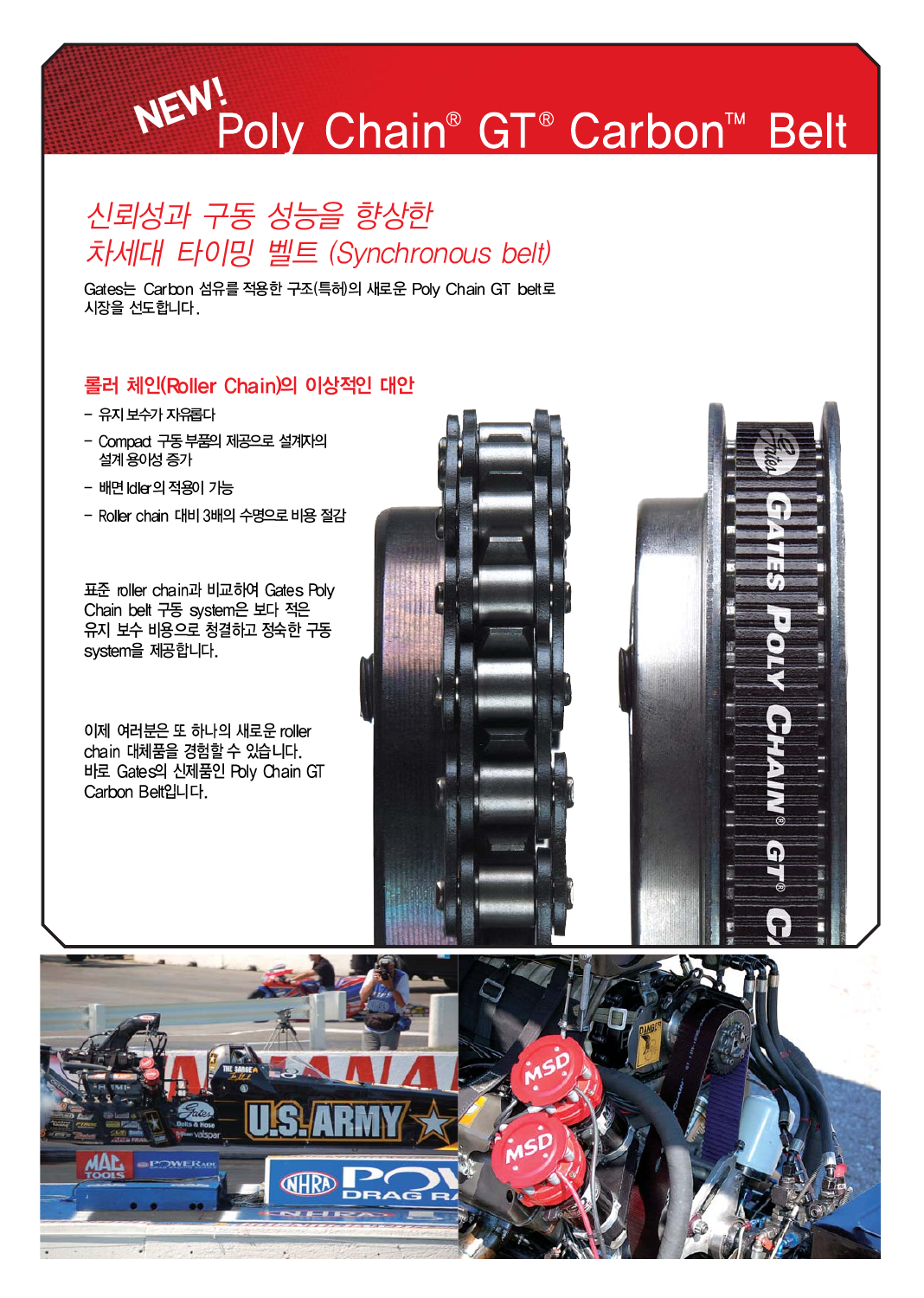

#### Poly Chain<sup>®</sup> GT<sup>®</sup> Carbon<sup>™</sup> **Belt**

#### Poly Chain GT Carbon Belts - Nothing Tougher<sup>™</sup>

동력 전달 기기에서 roller chain의 대체 품인 Gates의 Poly Chain GT Carbon 구동 system을 적용 한다는 것은 고객이 설계상의 경쟁 우위를 가지 는 것입니다.

Poly Chain GT Carbon 벨트는 특허 출원된 carbon 섬유를 심선(tensile cord)으로 적용함으로써 배면 idler의 사용을 가능케 함은 물론 향상된 유연성 (flexibility), 높아진 동적 성능을(powerdensity & compactness)통해 더욱 커진 동력 전달 성능(power raing)을 제공하고 있습니다. 기존의 Poly Chain GT2 풀리(sprocket)를 그대로 적용 할 수 있으며 동일 사양의 roller chain 대비 하여 경량화, 내구 수명 증대 및 유지 보수 비용 절감 등의 이점을 가질 수 있습니다.

#### 적용분야 (Markets/Application)

모든 산업 분야에 적용이 가능하며 특히, roller chain의 교체 품으로서 매우 적절합니다. 또한 폭이 좁은 벨트의 적용이 가능하므로 belt 장착 에 필요한 sprocket의 shaft 장착 부위의 길이가 감소하고 이로 인해 감속기의 축 부하(overhung load)를 최소화 할 수 있습니다.

#### 특징/장점 (Features/Advantage)

- 유지보수가 용이하고, roller chain 대비 청결한 구동이 가능합니다.
	- ..<br>· 유지 보수 비용이 현저히 감소함.
	- · Roller chain과 같은 폭으로 동일한 동력 전달 확보
	- · Stainless steel재질의 (또는 Ni 코팅 등) 풀리 적용 할 경우 녹 방지 및 물 세척이 가능 함.
	- Roller chain 대비 정숙 구동
- 새로운 Carbon belt는 저속 운동 조건에 기존의 Poly Chain GT 대비 55%, Poly Chain GT2대비 15% 향상된 동력 전달 성능을 제공합니다.
- Gates의 원호 치형은 높은 치 전단롁(Tooth shear strength), 소음 감소 및 향상된 동력 전달 능력을 제공합니다.
- 강력한 Carbon 심선(Tensile cord)은 갑작스럽거나 불규칙한 부하의 전달 과정에서도 높은 동력 전달 능력을 제공하며 최소한의 신장(stretch)만이 발생합니다.
- 우수한 내구성의 Polyurethane 재료는 내화학성, 내유성, 내마모성 및 내오염성을 가지고 있습니다.
- 나일론 포를 적용한 치면은 벨트와 풀리의 마찰을 줄이므로 윤활재가 필요없습니다.
- - 54도~85도까지의 온도 영역에서 사용 가능합니다.

#### 추천 풀리(Recommend sprocket)

- Poly Chain GT2 Sprocket - 8M & 14M

- 주기) Poly Chain GT Carbon belt는 기존의 Poly Chain belt가 적용되는 분야의 교체용으로 적용이 가능합니다.
	- Poly Chain GT Carbon belt의 part number는 Poly Chain GT2와 동일합니다. 예) 8MGT-1000-21은 8mm pitch 치형에 1000mm 길이 및 21mm의 폭을 의미합니다.

벨트의 피치(pitch)는 치의 중심에서 중심간의 거리이며 벨트의 pitch line에서 측정되는 값입니다.벨트의 피치 길이는 피치 라인을 따라 측정된 벨트 의 전체 mm 단위 길이입니다. Poly Chain GT Carbon 벨트의 이론적인 피치 line은 심선(tensile cord)과 동일 선상에 있다고 볼 수 있습니다.

경고) Gabs에서 보증하지 않는 치구를 이용한 풀리의 생산은 피해 주십시오. Gates에서 보증하는 치형을 적용한 상태에서(Poly Chain GT2 Sprocket)Poly Chain GT Carbon belt는 최대의 동력전달 성능을 만들수 있습니다. Gates의 보증이 안된 hob등으로 작업한 풀리에서의 구동<br>성능은 보증이 되지 않습니다. 또한 새로운 Poly Chain GT Carbon belt drive system을 설계 할 경우에는 Taper Lock type의 Poly Chain GT2 sprocket을 적용해 주시기 바랍니다.

#### **Product No. Series 9274**

#### 8mm Pitch - 12mm Wide

| Part<br>No. | Product<br>No. | No.of<br>Teeth | Pitch<br>Lenath<br>(mm.) | Wt.<br>Ea.<br>(kg) | Part<br>No.  | Product<br>No. | No.of<br>Teeth | <b>Pitch</b><br>Lenath<br>(mm.) | Wt.<br>Ea.<br>(kg) |
|-------------|----------------|----------------|--------------------------|--------------------|--------------|----------------|----------------|---------------------------------|--------------------|
| 8MGT-640-12 | 9274-0080      | 80             | 640                      | 0.04               | 8MGT-1000-12 | 9274-0125      | 125            | 1000                            | 0.06               |
| 8MGT-720-12 | 9274-0090      | 90             | 720                      | 0.04               | 8MGT-1040-12 | 9274-0130      | 130            | 1040                            | 0.06               |
| 8MGT-800-12 | 9274-0100      | 100            | 800                      | 0.05               | 8MGT-1120-12 | 9274-0140      | 140            | 1120                            | 0.07               |
| 8MGT-896-12 | 9274-0112      | 112            | 896                      | 0.05               | 8MGT-1200-12 | 9274-0150      | 150            | 1200                            | 0.07               |
| 8MGT-960-12 | 9274-0120      | 120            | 960                      | 0.06               | 8MGT-1224-12 | 9274-0153      | 153            | 1224                            | 0.07               |



**Tooth Facing**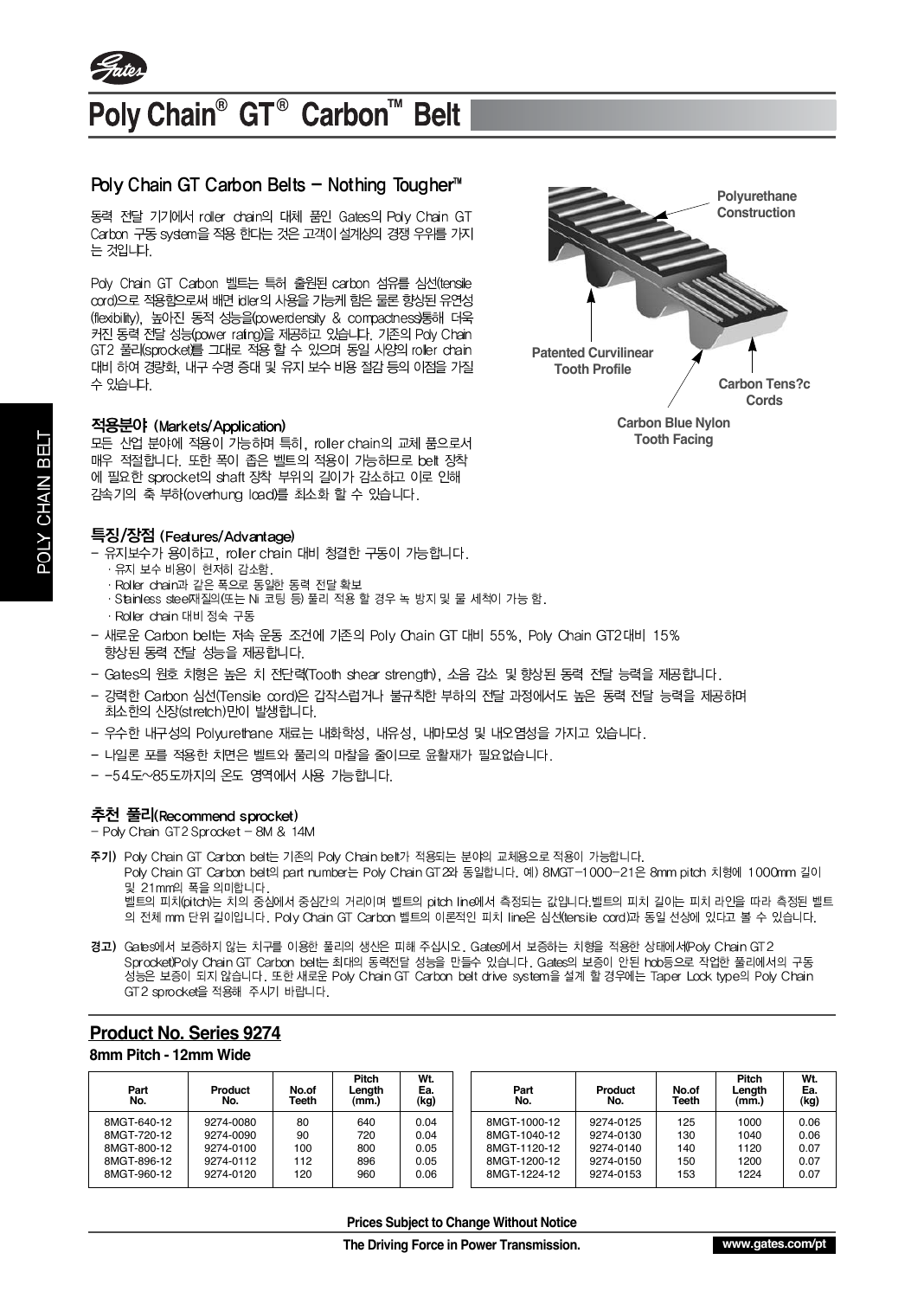

## Poly Chain<sup>®</sup> GT<sup>®</sup> Carbon<sup>™</sup> Belt

#### **Product No. Series 9274** *(continued)*

**8mm Pitch - 12mm Wide** *(continued)*

| Part<br>No.  | Product<br>No. | No.of<br>teeth | <b>Pitch</b><br>Length<br>(mm.) | Wt.<br>Ea.<br>(kg) |
|--------------|----------------|----------------|---------------------------------|--------------------|
| 8MGT-1280-12 | 9274-0160      | 160            | 1280                            | 0.08               |
| 8MGT-1440-12 | 9274-0180      | 180            | 1440                            | 0.08               |
| 8MGT-1600-12 | 9274-0200      | 200            | 1600                            | 0.09               |
| 8MGT-1760-12 | 9274-0220      | 220            | 1760                            | 0.10               |
| 8MGT-1792-12 | 9274-0224      | 224            | 1792                            | 0.11               |
| 8MGT-2000-12 | 9274-0250      | 250            | 2000                            | 0.12               |
| 8MGT-2200-12 | 9274-0275      | 275            | 2000                            | 0.13               |
| 8MGT-2240-12 | 9274-0280      | 280            | 2240                            | 0.13               |
| 8MGT-2400-12 | 9274-0300      | 300            | 2400                            | 0.14               |
| 8MGT-2520-12 | 9274-0315      | 315            | 2520                            | 0.15               |

| Part<br>No.  | Product<br>No. | No.of<br>teeth | Pitch<br>Length<br>(mm.) | Wt.<br>Ea.<br>(kg) |
|--------------|----------------|----------------|--------------------------|--------------------|
| 8MGT-2600-12 | 9274-0325      | 325            | 2600                     | 0.15               |
| 8MGT-2800-12 | 9274-0350      | 350            | 2800                     | 0.17               |
| 8MGT-2840-12 | 9274-0355      | 355            | 2840                     | 0.17               |
| 8MGT-3048-12 | 9274-0381      | 381            | 3048                     | 0.18               |
| 8MGT-3200-12 | 9274-0400      | 400            | 3200                     | 0.19               |
| 8MGT-3280-12 | 9274-0410      | 410            | 3280                     | 0.19               |
| 8MGT-3600-12 | 9274-0450      | 450            | 3600                     | 0.21               |
| 8MGT-4000-12 | 9274-0500      | 500            | 4000                     | 0.24               |
| 8MGT-4400-12 | 9274-0550      | 550            | 4400                     | 0.26               |
| 8MGT-4480-12 | 9274-0560      | 560            | 4480                     | 0.26               |
|              |                |                |                          |                    |

#### **8mm Pitch - 21mm Wide**

| Part<br>No.  | <b>Product</b><br>No. | No.of<br>teeth | <b>Pitch</b><br>Length<br>(mm.) | Wt.<br>Ea.<br>(kg) |
|--------------|-----------------------|----------------|---------------------------------|--------------------|
| 8MGT-640-21  | 9274-1080             | 80             | 640                             | 0.07               |
| 8MGT-720-21  | 9274-1090             | 90             | 720                             | 0.07               |
| 8MGT-800-21  | 9274-1100             | 100            | 800                             | 0.08               |
| 8MGT-896-21  | 9274-1112             | 112            | 896                             | 0.09               |
| 8MGT-960-21  | 9274-1120             | 120            | 960                             | 0.10               |
| 8MGT-1000-21 | 9274-1125             | 125            | 1000                            | 0.10               |
| 8MGT-1040-21 | 9274-1130             | 130            | 1040                            | 0.11               |
| 8MGT-1120-21 | 9274-1140             | 140            | 1120                            | 0.12               |
| 8MGT-1200-21 | 9274-1150             | 150            | 1200                            | 0.12               |
| 8MGT-1224-21 | 9274-1153             | 153            | 1224                            | 0.13               |
| 8MGT-1280-21 | 9274-1160             | 160            | 1280                            | 0.13               |
| 8MGT-1440-21 | 9274-1180             | 180            | 1440                            | 0.15               |
| 8MGT-1600-21 | 9274-1200             | 200            | 1600                            | 0.17               |
| 8MGT-1760-21 | 9274-1220             | 220            | 1760                            | 0.18               |
| 8MGT-1792-21 | 9274-1224             | 224            | 1792                            | 0.18               |
|              |                       |                |                                 |                    |

| Part<br>No.  | Product<br>No. | No.of<br>teeth | <b>Pitch</b><br>Length<br>(mm.) | Wt.<br>Ea.<br>(kg) |
|--------------|----------------|----------------|---------------------------------|--------------------|
| 8MGT-2000-21 | 9274-1250      | 250            | 2000                            | 0.21               |
| 8MGT-2200-21 | 9274-1275      | 275            | 2200                            | 0.23               |
| 8MGT-2240-21 | 9274-1280      | 280            | 2240                            | 0.23               |
| 8MGT-2400-21 | 9274-1300      | 300            | 2400                            | 0.25               |
| 8MGT-2520-21 | 9274-1315      | 315            | 2520                            | 0.26               |
| 8MGT-2600-21 | 9274-1325      | 325            | 2600                            | 0.27               |
| 8MGT-2800-21 | 9274-1350      | 350            | 2800                            | 0.29               |
| 8MGT-2840-21 | 9274-1355      | 355            | 2840                            | 0.29               |
| 8MGT-3048-21 | 9274-1381      | 381            | 3048                            | 0.31               |
| 8MGT-3200-21 | 9274-1400      | 400            | 3200                            | 0.33               |
| 8MGT-3280-21 | 9274-1410      | 410            | 3280                            | 0.34               |
| 8MGT-3600-21 | 9274-1450      | 450            | 3600                            | 0.37               |
| 8MGT-4000-21 | 9274-1500      | 500            | 4000                            | 0.41               |
| 8MGT-4400-21 | 9274-1550      | 550            | 4400                            | 0.45               |
| 8MGT-4480-21 | 9274-1560      | 560            | 4480                            | 0.46               |

#### **8mm Pitch - 36mm Wide**

| Part<br>No.  | Product<br>No. | No.of<br>teeth | Pitch<br>Length<br>(mm.) | Wt.<br>Ea.<br>(kg) |
|--------------|----------------|----------------|--------------------------|--------------------|
| 8MGT-640-36  | 9274-2080      | 80             | 640                      | 0.11               |
| 8MGT-720-36  | 9274-2090      | 90             | 720                      | 0.13               |
| 8MGT-800-36  | 9274-2100      | 100            | 800                      | 0.14               |
| 8MGT-896-36  | 9274-2112      | 112            | 896                      | 0.16               |
| 8MGT-960-36  | 9274-2120      | 120            | 960                      | 0.17               |
| 8MGT-1000-36 | 9274-2125      | 125            | 1000                     | 0.18               |
| 8MGT-1040-36 | 9274-2310      | 130            | 1040                     | 0.18               |
| 8MGT-1120-36 | 9274-2140      | 140            | 1120                     | 0.20               |
| 8MGT-1200-36 | 9274-2150      | 150            | 1200                     | 0.21               |
| 8MGT-1224-36 | 9274-2153      | 153            | 1224                     | 0.22               |
| 8MGT-1280-36 | 9274-2160      | 160            | 1280                     | 0.23               |
| 8MGT-1440-36 | 9274-2180      | 180            | 1440                     | 0.25               |
| 8MGT-1600-36 | 9274-2200      | 200            | 1600                     | 0.28               |
| 8MGT-1760-36 | 9274-2220      | 220            | 1760                     | 0.31               |
| 8MGT-1792-36 | 9274-2224      | 224            | 1792                     | 0.32               |

| Part<br>No.  | Product<br>No. | No.of<br>teeth | <b>Pitch</b><br>Length<br>(mm.) | Wt.<br>Ea.<br>(kg) |
|--------------|----------------|----------------|---------------------------------|--------------------|
| 8MGT-2000-36 | 9274-2250      | 250            | 2000                            | 0.35               |
| 8MGT-2200-36 | 9274-2275      | 275            | 2200                            | 0.39               |
| 8MGT-2240-36 | 9274-2280      | 280            | 2240                            | 0.40               |
| 8MGT-2400-36 | 9274-2300      | 300            | 2400                            | 0.42               |
| 8MGT-2520-36 | 9274-2315      | 315            | 2520                            | 0.45               |
| 8MGT-2600-36 | 9274-2325      | 325            | 2600                            | 0.46               |
| 8MGT-2800-36 | 9274-2350      | 350            | 2800                            | 0.50               |
| 8MGT-2840-36 | 9274-2355      | 355            | 2840                            | 0.50               |
| 8MGT-3048-36 | 9274-2381      | 381            | 3048                            | 0.54               |
| 8MGT-3200-36 | 9274-2400      | 400            | 3200                            | 0.57               |
| 8MGT-3280-36 | 9274-2410      | 410            | 3280                            | 0.58               |
| 8MGT-3600-36 | 9274-2450      | 450            | 3600                            | 0.64               |
| 8MGT-4000-36 | 9274-2500      | 500            | 4000                            | 0.71               |
| 8MGT-4400-36 | 9274-2550      | 550            | 4400                            | 0.78               |
| 8MGT-4480-36 | 9274-2560      | 560            | 4480                            | 0.79               |

#### **8mm Pitch - 62mm Wide**

| Part<br>No.  | <b>Product</b><br>No. | No.of<br>teeth | <b>Pitch</b><br>Length<br>(mm.) | Wt.<br>Ea.<br>(kg) | Part<br>No.  | Product<br>No. | No.of<br>teeth | <b>Pitch</b><br>Length<br>(mm.) | Wt.<br>Ea.<br>(kg) |
|--------------|-----------------------|----------------|---------------------------------|--------------------|--------------|----------------|----------------|---------------------------------|--------------------|
| 8MGT-640-62  | 9274-3080             | 80             | 640                             | 0.20               | 8MGT-1040-62 | 9274-3130      | 130            | 1040                            | 0.32               |
| 8MGT-720-62  | 9274-3090             | 90             | 720                             | 0.22               | 8MGT-1120-62 | 9274-3140      | 140            | 1120                            | 0.34               |
| 8MGT-800-62  | 9274-3100             | 100            | 800                             | 0.24               | 8MGT-1200-62 | 9274-3150      | 150            | 1200                            | 0.37               |
| 8MGT-896-62  | 9274-3112             | 112            | 896                             | 0.27               | 8MGT-1224-62 | 9274-3153      | 153            | 1224                            | 0.37               |
| 8MGT-960-62  | 9274-3120             | 120            | 960                             | 0.29               | 8MGT-1280-62 | 9274-3160      | 160            | 1280                            | 0.39               |
| 8MGT-1000-62 | 9274-3125             | 125            | 1000                            | 0.30               | 8MGT-1440-62 | 9274-3180      | 180            | 1440                            | 0.44               |

**Prices Subject to Change Without Notice**

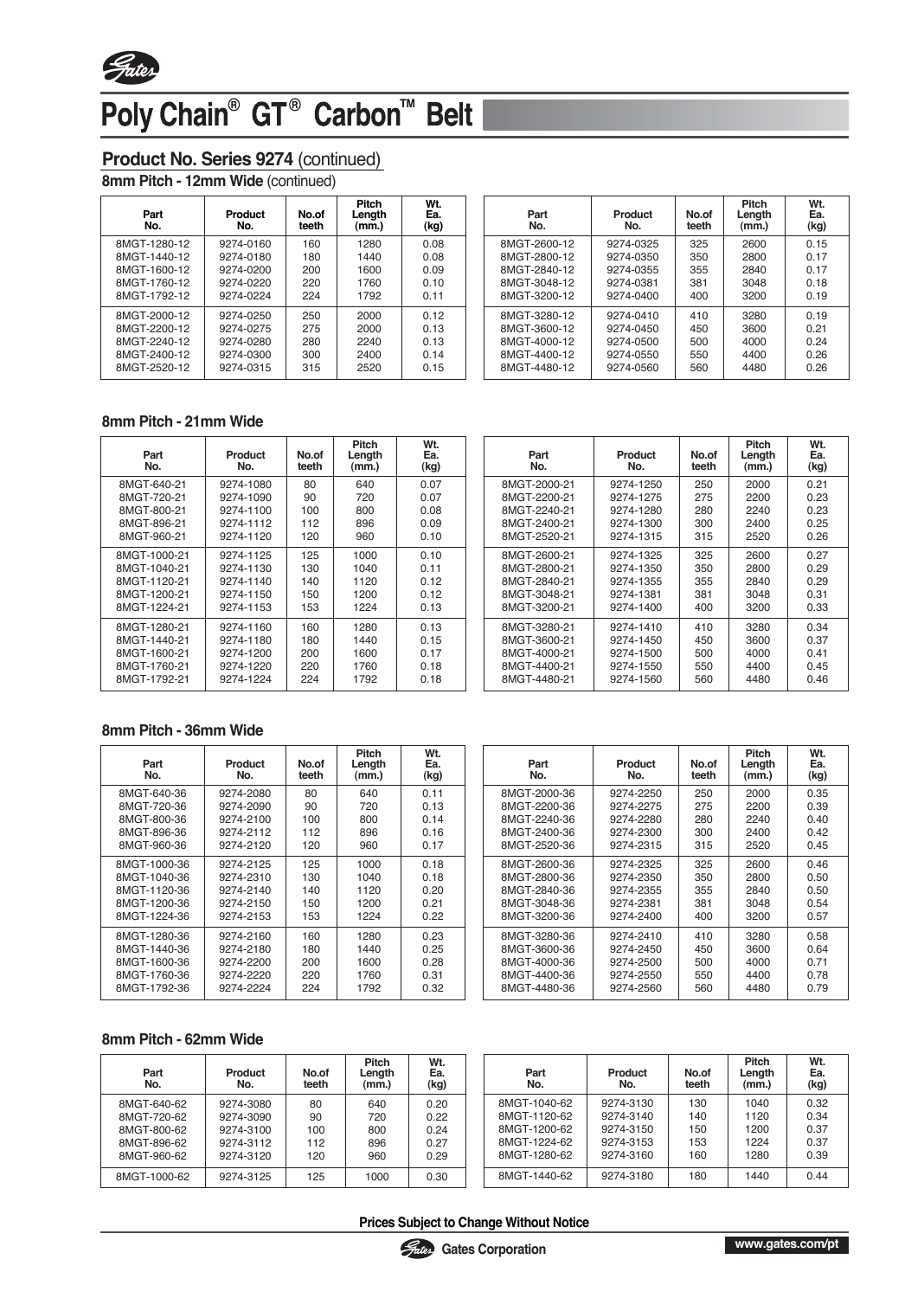

## Poly Chain<sup>®</sup> GT<sup>®</sup> Carbon<sup>™</sup> Belt

#### **Product No. Series 9274** *(continued)*

**8mm Pitch - 62mm Wide** *(continued)*

| Product<br>No. | No.of<br>teeth | <b>Pitch</b><br>Length<br>(mm.) | Wt.<br>Ea.<br>(kg) |
|----------------|----------------|---------------------------------|--------------------|
| 9274-3200      | 200            | 1600                            | 0.49               |
| 9274-3220      | 220            | 1760                            | 0.54               |
| 9274-3224      | 224            | 1792                            | 0.55               |
| 9274-3250      | 250            | 2000                            | 0.61               |
| 9274-3275      | 275            | 2200                            | 0.67               |
| 9274-3280      | 280            | 2240                            | 0.68               |
| 9274-3300      | 300            | 2400                            | 0.73               |
| 9274-3315      | 315            | 2520                            | 0.77               |
| 9274-3325      | 325            | 2600                            | 0.79               |
|                |                |                                 |                    |

| Part<br>No.  | Product<br>No. | No.of<br>teeth | <b>Pitch</b><br>Length<br>(mm.) | Wt.<br>Ea.<br>(kg) |
|--------------|----------------|----------------|---------------------------------|--------------------|
| 8MGT-2800-62 | 9274-3350      | 350            | 2800                            | 0.85               |
| 8MGT-2840-62 | 9274-3355      | 355            | 2840                            | 0.87               |
| 8MGT-3048-62 | 9274-3381      | 381            | 3048                            | 0.98               |
| 8MGT-3200-62 | 9274-3400      | 400            | 3200                            | 0.98               |
| 8MGT-3280-62 | 9274-3410      | 410            | 3280                            | 1.00               |
| 8MGT-3600-62 | 9274-3450      | 450            | 3600                            | 1.10               |
| 8MGT-4000-62 | 9274-3500      | 500            | 4000                            | 1.22               |
| 8MGT-4400-62 | 9274-3550      | 550            | 4400                            | 1.34               |
| 8MGT-4480-62 | 9274-3560      | 560            | 4480                            | 1.37               |

#### **14mm Pitch - 20mm Wide**

| Part<br>No.   | Product<br>No. | No.of<br>teeth | <b>Pitch</b><br>Length<br>(mm.) | Wt.<br>Ea.<br>(kg) |
|---------------|----------------|----------------|---------------------------------|--------------------|
| 14MGT-994-20  | 9274-4071      | 71             | 994                             | 0.15               |
| 14MGT-1120-20 | 9274-4080      | 80             | 1120                            | 0.17               |
| 14MGT-1190-20 | 9274-4085      | 85             | 1190                            | 0.18               |
| 14MGT-1260-20 | 9274-4090      | 90             | 1260                            | 0.19               |
| 14MGT-1400-20 | 9274-4100      | 100            | 1400                            | 0.21               |
| 14MGT-1568-20 | 9274-4112      | 112            | 1568                            | 0.24               |
| 14MGT-1610-20 | 9274-4115      | 115            | 1610                            | 0.24               |
| 14MGT-1750-20 | 9274-4125      | 125            | 1750                            | 0.27               |
| 14MGT-1890-20 | 9274-4135      | 135            | 1890                            | 0.29               |
| 14MGT-1960-20 | 9274-4140      | 140            | 1960                            | 0.30               |
| 14MGT-2100-20 | 9274-4150      | 150            | 2100                            | 0.32               |
| 14MGT-2240-20 | 9274-4160      | 160            | 2240                            | 0.34               |
| 14MGT-2310-20 | 9274-4165      | 165            | 2310                            | 0.35               |
| 14MGT-2380-20 | 9274-4170      | 170            | 2380                            | 0.36               |

| Part<br>No.   | Product<br>No. | No.of<br>teeth | <b>Pitch</b><br>Length<br>(mm.) | Wt.<br>Ea.<br>(kg) |
|---------------|----------------|----------------|---------------------------------|--------------------|
| 14MGT-2450-20 | 9274-4175      | 175            | 2450                            | 0.37               |
| 14MGT-2520-20 | 9274-4180      | 180            | 2520                            | 0.38               |
| 14MGT-2590-20 | 9274-4185      | 185            | 2590                            | 0.39               |
| 14MGT-2660-20 | 9274-4190      | 190            | 2660                            | 0.40               |
| 14MGT-2800-20 | 9274-4200      | 200            | 2800                            | 0.43               |
| 14MGT-3136-20 | 9274-4224      | 224            | 3136                            | 0.48               |
| 14MGT-3304-20 | 9247-4236      | 236            | 3304                            | 0.50               |
| 14MGT-3360-20 | 9274-4240      | 240            | 3360                            | 0.51               |
| 14MGT-3500-20 | 9274-4250      | 250            | 3500                            | 0.53               |
| 14MGT-3850-20 | 9274-4275      | 275            | 3850                            | 0.58               |
| 14MGT-3920-20 | 9274-4280      | 280            | 3920                            | 0.60               |
| 14MGT-4326-20 | 9274-4309      | 309            | 4326                            | 0.66               |
| 14MGT-4410-20 | 9274-4315      | 315            | 4410                            | 0.67               |

#### **14mm Pitch - 37mm Wide**

| Part<br>No.   | Product<br>No. | No.of<br>teeth | Pitch<br>Length<br>(mm.) | Wt.<br>Ea.<br>(kg) |
|---------------|----------------|----------------|--------------------------|--------------------|
| 14MGT-994-37  | 9274-5071      | 71             | 994                      | 0.28               |
| 14MGT-1120-37 | 9274-5080      | 80             | 1120                     | 0.31               |
| 14MGT-1190-37 | 9274-5085      | 85             | 1190                     | 0.33               |
| 14MGT-1260-37 | 9274-5090      | 90             | 1260                     | 0.35               |
| 14MGT-1400-37 | 9274-5100      | 100            | 1400                     | 0.39               |
| 14MGT-1568-37 | 9274-5112      | 112            | 1568                     | 0.44               |
| 14MGT-1610-37 | 9274-5115      | 115            | 1610                     | 0.45               |
| 14MGT-1750-37 | 9274-5121      | 125            | 1750                     | 0.49               |
| 14MGT-1890-37 | 9274-5135      | 135            | 1890                     | 0.53               |
| 14MGT-1960-37 | 9274-5140      | 140            | 1960                     | 0.55               |
| 14MGT-2100-37 | 9274-5150      | 150            | 2100                     | 0.59               |
| 14MGT-2240-37 | 9274-5160      | 160            | 2240                     | 0.63               |
| 14MGT-2310-37 | 9274-5165      | 165            | 2310                     | 0.65               |
| 14MGT-2380-37 | 9274-5170      | 170            | 2380                     | 0.67               |

| Part<br>No.   | Product<br>Nο. | No.of<br>teeth | Pitch<br>Length<br>(mm.) | Wt.<br>Ea.<br>(kg) |
|---------------|----------------|----------------|--------------------------|--------------------|
| 14MGT-2450-37 | 9274-5175      | 175            | 2450                     | 0.69               |
| 14MGT-2520-37 | 9274-5180      | 180            | 2520                     | 0.71               |
| 14MGT-2590-37 | 9274-5185      | 185            | 2590                     | 0.73               |
| 14MGT-2660-37 | 9274-5190      | 190            | 2660                     | 0.75               |
| 14MGT-2800-37 | 9274-5200      | 200            | 2800                     | 0.79               |
| 14MGT-3136-37 | 9274-5224      | 224            | 3136                     | 0.88               |
| 14MGT-3304-37 | 9274-5236      | 236            | 3304                     | 0.93               |
| 14MGT-3360-37 | 9274-5240      | 240            | 3360                     | 0.94               |
| 14MGT-3500-37 | 9274-5250      | 250            | 3500                     | 0.98               |
| 14MGT-3850-37 | 9274-5275      | 275            | 3850                     | 1.08               |
| 14MGT-3920-37 | 9274-5280      | 280            | 3920                     | 1.10               |
| 14MGT-4326-37 | 9274-5309      | 309            | 4326                     | 1.21               |
| 14MGT-4410-37 | 9274-5315      | 315            | 4410                     | 1.24               |

#### **14mm pitch - 68mm Wide**

| Part<br>No.   | Product<br>No. | No.of<br>teeth | Pitch<br>Length<br>(mm.) | Wt.<br>Ea.<br>(kg) | Part<br>No.   | Product<br>No. | No.of<br>teeth | Pitch<br>Length<br>(mm.) | Wt.<br>Ea.<br>(kg) |
|---------------|----------------|----------------|--------------------------|--------------------|---------------|----------------|----------------|--------------------------|--------------------|
| 14MGT-994-68  | 9274-6071      | 71             | 994                      | 0.51               | 14MGT-1960-68 | 9274-6140      | 140            | 1960                     | 1.01               |
| 14MGT-1120-68 | 9274-6080      | 80             | 1120                     | 0.58               | 14MGT-2100-68 | 9274-6150      | 150            | 2100                     | 1.08               |
| 14MGT-1190-68 | 9274-6085      | 85             | 1190                     | 0.61               | 14MGT-2240-68 | 9274-6160      | 160            | 2240                     | 1.16               |
| 14MGT-1260-68 | 9274-6090      | 90             | 1260                     | 0.65               | 14MGT-2310-68 | 9274-6165      | 165            | 2310                     | 1.19               |
| 14MGT-1400-68 | 9274-6100      | 100            | 1400                     | 0.72               | 14MGT-2380-68 | 9274-6170      | 170            | 2380                     | 1.23               |
| 14MGT-1568-68 | 9274-6112      | 112            | 1568                     | 0.81               | 14MGT-2450-68 | 9274-6175      | 175            | 2450                     | 1.26               |
| 14MGT-1610-68 | 9274-6115      | 115            | 1610                     | 0.83               | 14MGT-2520-68 | 9274-6180      | 180            | 2520                     | 1.30               |
| 14MGT-1750-68 | 9274-6125      | 125            | 1750                     | 0.90               | 14MGT-2590-68 | 9274-6185      | 185            | 2590                     | 1.34               |
| 14MGT-1890-68 | 9274-6135      | 135            | 1890                     | 0.98               | 14MGT-2660-68 | 9274-6190      | 190            | 2660                     | 1.37               |

**Prices Subject to Change Without Notice**

**The Driving Force in Power Transmission.**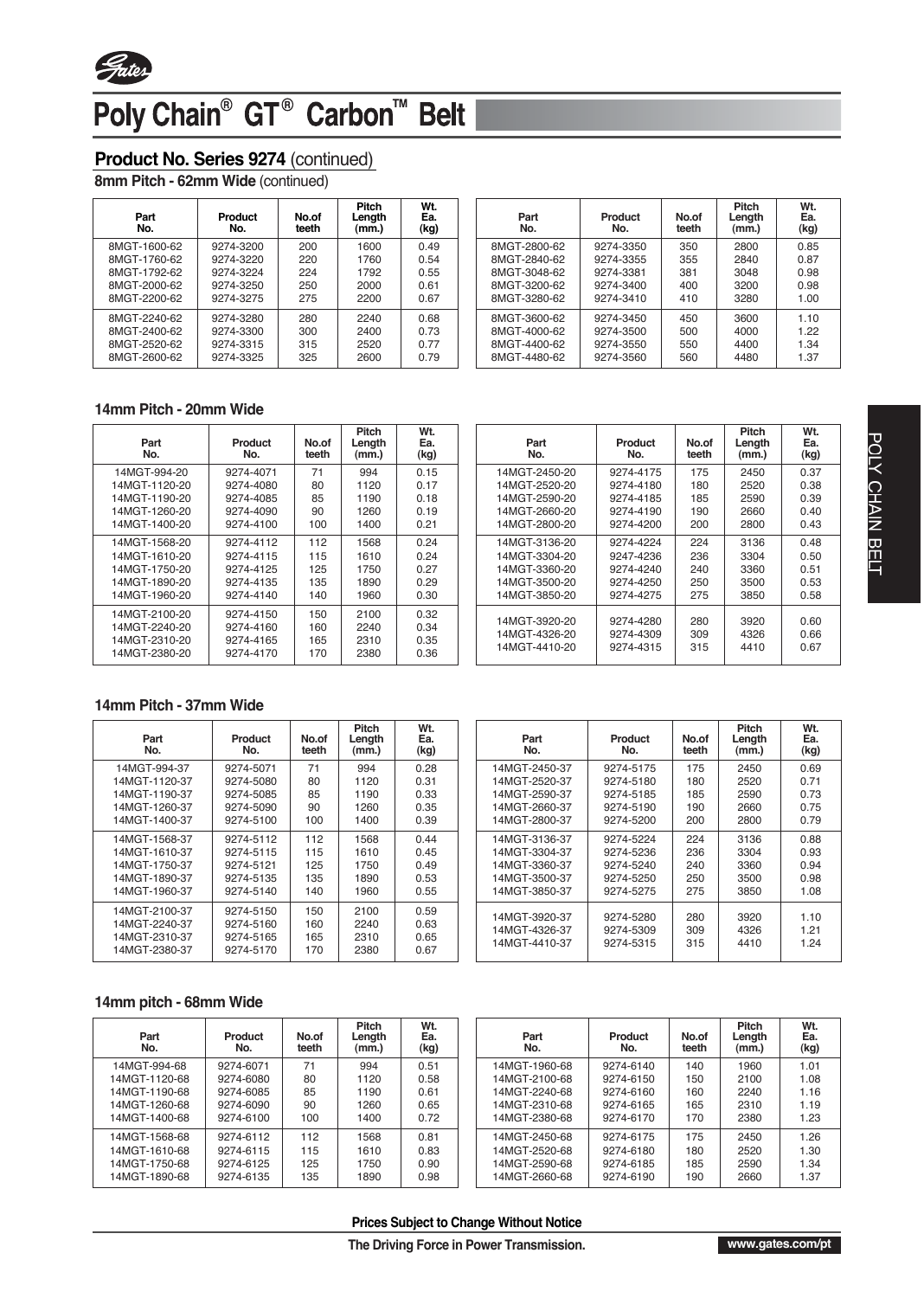

## Poly Chain<sup>®</sup> GT<sup>®</sup> Carbon<sup>™</sup> Belt

#### **Product No. Series 9274** *(continued)*

**14mm Pitch - 68mm Wide** *(continued)*

| Part<br>No.   | Product<br>No. | No.of<br><b>Teeth</b> | Pitch<br>Length<br>(mm.) | Wt.<br>Ea.<br>(kg) |
|---------------|----------------|-----------------------|--------------------------|--------------------|
| 14MGT-2800-68 | 9274-6200      | 200                   | 2800                     | 1.45               |
| 14MGT-3136-68 | 9274-6224      | 224                   | 3136                     | 1.62               |
| 14MGT-3304-68 | 9274-6236      | 236                   | 3304                     | 1.71               |
| 14MGT-3360-68 | 9274-6240      | 240                   | 3360                     | 1.73               |
| 14MGT-3500-68 | 9274-6250      | 250                   | 3500                     | 1.81               |

| Part<br>No.   | Product<br>No. | No.of<br>teeth | <b>Pitch</b><br>Length<br>(mm.) | Wt.<br>Ea.<br>(kg) |
|---------------|----------------|----------------|---------------------------------|--------------------|
| 14MGT-3850-68 | 9274-6275      | 275            | 3850                            | 1.99               |
| 14MGT-3920-68 | 9274-6280      | 280            | 3920                            | 2.02               |
| 14MGT-4326-68 | 9274-6309      | 309            | 4326                            | 2.24               |
| 14MGT-4410-68 | 9274-6315      | 315            | 4410                            | 2.28               |

#### **14mm Pitch - 90mm Wide**

| Part<br>No.   | Product<br>No. | No.of<br>teeth | <b>Pitch</b><br>Length<br>(mm.) | Wt.<br>Ea.<br>(kg) |
|---------------|----------------|----------------|---------------------------------|--------------------|
| 14MGT-994-90  | 9274-7071      | 71             | 994                             | 0.68               |
| 14MGT-1120-90 | 9274-7080      | 80             | 1120                            | 0.77               |
| 14MGT-1190-90 | 9274-7085      | 85             | 1190                            | 0.81               |
| 14MGT-1260-90 | 9274-7090      | 90             | 1260                            | 0.86               |
| 14MGT-1400-90 | 9274-7100      | 100            | 1400                            | 0.96               |
| 14MGT-1568-90 | 9274-7112      | 112            | 1568                            | 1.07               |
| 14MGT-1610-90 | 9274-7115      | 115            | 1610                            | 1.10               |
| 14MGT-1750-90 | 9274-7125      | 125            | 1750                            | 1.20               |
| 14MGT-1890-90 | 9274-7135      | 135            | 1890                            | 1.29               |
| 14MGT-1960-90 | 9274-7140      | 140            | 1960                            | 1.34               |
| 14MGT-2100-90 | 9274-7150      | 150            | 2100                            | 1.43               |
| 14MGT-2240-90 | 9274-7160      | 160            | 2240                            | 1.53               |
| 14MGT-2310-90 | 9274-7165      | 165            | 2310                            | 1.58               |
| 14MGT-2380-90 | 9274-7170      | 170            | 2380                            | 1.63               |

| Part<br>No.                    | Product<br>No.         | No.of<br>teeth | <b>Pitch</b><br>Length<br>(mm.) | Wt.<br>Ea.<br>(kg) |
|--------------------------------|------------------------|----------------|---------------------------------|--------------------|
| 14MGT-2450-90                  | 9274-7175              | 175            | 2450                            | 1.67               |
| 14MGT-2520-90                  | 9274-7180              | 180            | 2520                            | 1.72               |
| 14MGT-2590-90                  | 9274-7185              | 185            | 2590                            | 1.77               |
| 14MGT-2660-90                  | 9274-7190              | 190            | 2660                            | 1.82               |
| 14MGT-2800-90                  | 9274-7200              | 200            | 2800                            | 1.91               |
| 14MGT-3136-90                  | 9274-7224              | 224            | 3136                            | 2.14               |
| 14MGT-3304-90                  | 9274-7236              | 236            | 3304                            | 2.26               |
| 14MGT-3360-90                  | 9274-7240              | 240            | 3360                            | 2.30               |
| 14MGT-3500-90                  | 9274-7250              | 250            | 3500                            | 2.39               |
| 14MGT-3850-90                  | 9274-7275              | 275            | 3850                            | 2.63               |
| 14MGT-3920-90<br>14MGT-4326-90 | 9274-7280<br>9274-7309 | 280<br>309     | 3920<br>4326                    | 2.68<br>2.96       |
| 14MGT-4410-90                  | 9274-7315              | 315            | 4410                            | 3.01               |

#### **14mm Pitch - 125mm Wide**

| Part<br>No.                                                          | <b>Product</b><br>No.                            | No.of<br>teeth           | <b>Pitch</b><br>Length<br>(mm.) | Wt.<br>Ea.<br>(kg)           | Part<br>No.                                        | Product<br>No.                      | No.of<br>teeth    | <b>Pitch</b><br>Length<br>(mm.) | Wt.<br>Ea.<br>(kg)   |
|----------------------------------------------------------------------|--------------------------------------------------|--------------------------|---------------------------------|------------------------------|----------------------------------------------------|-------------------------------------|-------------------|---------------------------------|----------------------|
| 14MGT-994-125                                                        | 9274-8071                                        | 71                       | 994                             | 0.94                         | 14MGT-2450-125                                     | 9274-8175                           | 175               | 2450                            | 2.33                 |
| 14MGT-1120-125                                                       | 9274-8080                                        | 80                       | 1120                            | 1.06                         | 14MGT-2520-125                                     | 9274-8180                           | 180               | 2520                            | 2.39                 |
| 14MGT-1190-125                                                       | 9274-8085                                        | 85                       | 1190                            | 1.13                         | 14MGT-2590-125                                     | 9274-8185                           | 185               | 2590                            | 2.46                 |
| 14MGT-1260-125                                                       | 9274-8090                                        | 90                       | 1260                            | 1.20                         | 14MGT-2660-125                                     | 9274-8190                           | 190               | 2660                            | 2.52                 |
| 14MGT-1400-125                                                       | 9274-8100                                        | 100                      | 1400                            | 1.33                         | 14MGT-2800-125                                     | 9274-8200                           | 200               | 2800                            | 2.66                 |
| 14MGT-1568-125                                                       | 9274-8112                                        | 112                      | 1568                            | 1.49                         | 14MGT-3136-125                                     | 9274-8224                           | 224               | 3136                            | 2.98                 |
| 14MGT-1610-125                                                       | 9274-8115                                        | 115                      | 1610                            | 1.53                         | 14MGT-3304-125                                     | 9274-8236                           | 236               | 3304                            | 3.13                 |
| 14MGT-1750-125                                                       | 9274-8125                                        | 125                      | 1750                            | 1.66                         | 14MGT-3360-125                                     | 9274-8240                           | 240               | 3360                            | 3.19                 |
| 14MGT-1890-125                                                       | 9274-8135                                        | 135                      | 1890                            | 1.79                         | 14MGT-3500-125                                     | 9274-8250                           | 250               | 3500                            | 3.32                 |
| 14MGT-1960-125                                                       | 9274-8140                                        | 140                      | 1960                            | 1.86                         | 14MGT-3850-125                                     | 9274-8275                           | 275               | 3850                            | 3.65                 |
| 14MGT-2100-125<br>14MGT-2240-125<br>14MGT-2310-125<br>14MGT-2380-125 | 9274-8150<br>9274-8160<br>9274-8165<br>9274-8170 | 150<br>160<br>165<br>170 | 2100<br>2240<br>2310<br>2380    | 1.99<br>2.13<br>2.19<br>2.26 | 14MGT-3920-125<br>14MGT-4326-125<br>14MGT-4410-125 | 9274-8280<br>9274-8309<br>9274-8315 | 280<br>309<br>315 | 3920<br>4326<br>4410            | 3.72<br>4.10<br>4.18 |